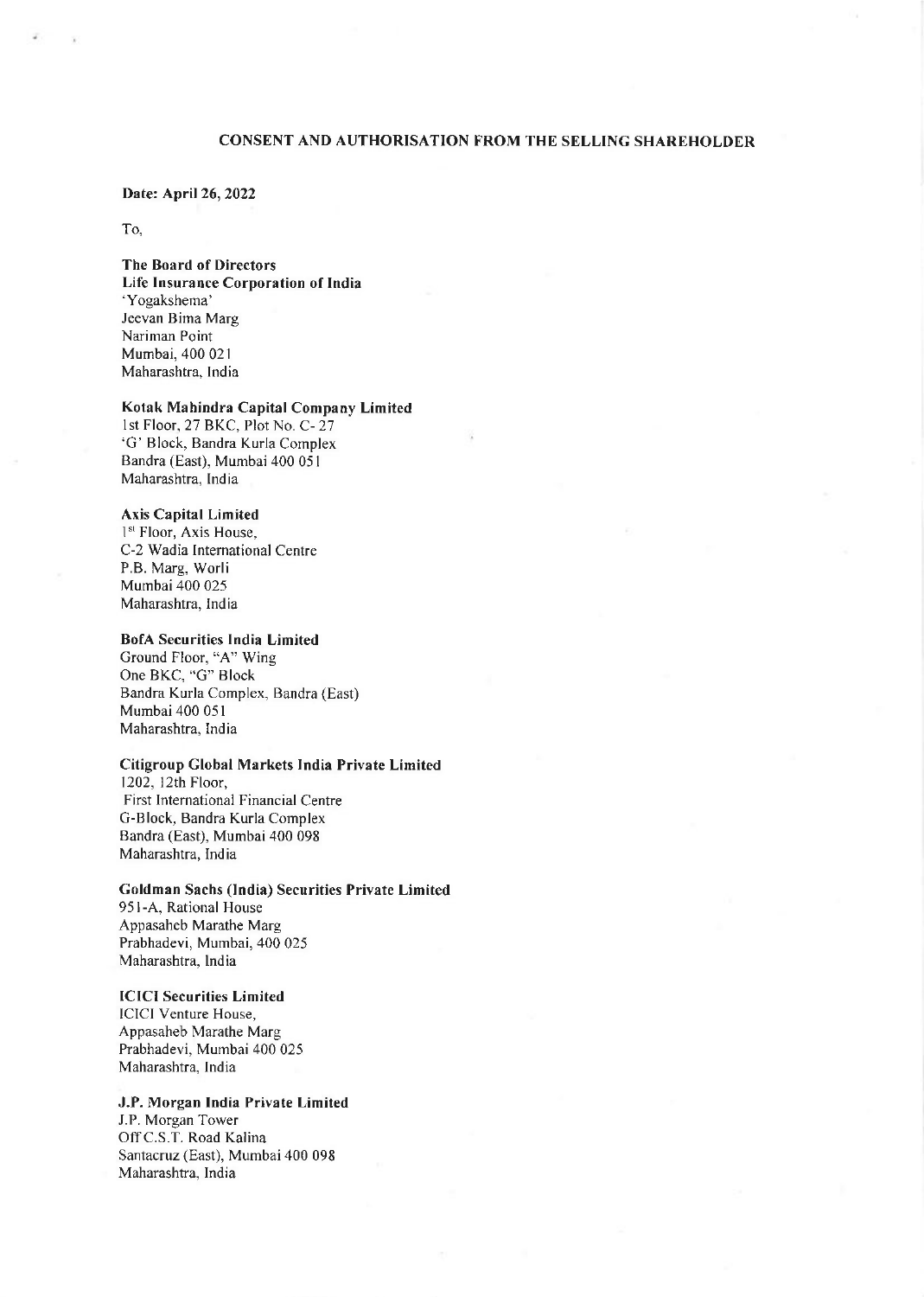JM Financial Limited 7th Floor, Cnergy

Appasaheb Marathe Marg Prabhadevi. Mumbai 400 025 Maharashtra, India

#### Nomura Financial Advisory and Securities (India) Private Limited

Ceejay House, Level 11 Plot F Shivsagar Estate, Dr. Annie Besant Road Worli. Mumbai 400 018 Maharashtra. lndia

SBI Capital Markets Limited 202, Maker Tower 'E' Cuffe Parade. Mumbai 400 005 Maharashtra, India

(Kotak Mahindra Capital Company Limited, Axis Capital Limited, BofA Securities tndia Limited, Cirigroup Global Markets lndia Private Limited, Goldman Sachs (lndia) Securities Private Limited, ICICI Securities Limited, J.P. Morgan India Private Limited, JM Financial Limited, Nomura Financial Advisory and Securiries (lndia) Private Limited and SBI Capital Markets Limited appointed as book running lead managers in relation to the Offer are collectively referred to as the "Book Running Lead Managers")

Ladies and Gentlemen.

#### Sub: Proposed initial public offering of equity shares (the "Equity Shares", and such offering, the "Offer") of Life Insurance Corporation of India (the "Corporation")

We hereby give our consent to the inclusion of up to 221,374,920 Equity Shares held by us in the Corporation, equivalent to up to 3.5% of the issued, subscribed and paid up Equity Share capital of the Corporation as part of the offer for sale (he "Offered Shares"), subject to consent of the Securities and Exchange Board of India ("SEBf'), and of any other regulatory authority, if required, for cash at such premium per Equity Share as may be fixed and determined by us with the Corporation in consultation with the Book Running Lead Managers, to such category of persons in accordance with the Securities and Exchange Board of India (Issue of Capital and Disclosure Requirements) Regulations, 2018, as amended, or other provisions of law as may be prevailing at that time and in such manner as may be determined by us and the Corporation (by means of the book building process as prescribed by the SEBI) in consultation with the Book Running Lead Managers. We may, in consultation with the Corporation and the BRLMs, increase the number of Offered Shares to up to 5% of the post-Offer paid-up Equity Share capital of the Corporation.

We hereby consent to the inclusion of our name, details with respect to ourselves and information with respect to the Equity Shares held and offered by us pursuant to the Offer as a Selling Shareholder as required under the Securities and Exchange Board of India (Issue of Capital and Disclosure Requirements) Regulations, 2018, as amended (the "SEBI ICDR Regulations") and other applicable laws in the red herring prospectus ("RHP") to be filed by the Corporation with the Securities and Exchange Board of India ("SEBI") and any relevant stock exchange(s) where the Equity Shares are proposed to be listed (the "Stock Exchanges") and any other relevant regulatory authority and the Prospectus which the Corporation intends to file with SEBI ,the Stock Exchanges and any other regulatory authority.

We also hereby give our consent to (a) the inclusion of up to 22,137,492 Equity Shares, equivalent to 0.35% of the paid-up Equity Share capital ofthe Corporation, as permitted under applicable law for allocation and allotment to eligible policyholders of the Corporation under the Policyholder Reservation Portion, and (b) for inclusion of up to 1,581,249 Equity Shares, equivalent to 0.025% of the paid up Equity Share capital of the Corporation, as permitted under applicable law for allocation and allotment to eligible employees of the Corporation under the Employee Reservation Portion, held by the President of India, acting through the Ministry of Finance, Government of India in the Offer, subject to the consent of SEBI, and of any other competent or regulatory authority, if required, for cash at such price per share as may be fixed and detemined by the Coryoration and the Selling Shareholder, in consultation with the Book Running Lead Managers, to such category of persons in accordance with the SEBI ICDR Regulations, the Life Insurance Corporation Act, 1956, or other provisions oflaw as may be prevailing at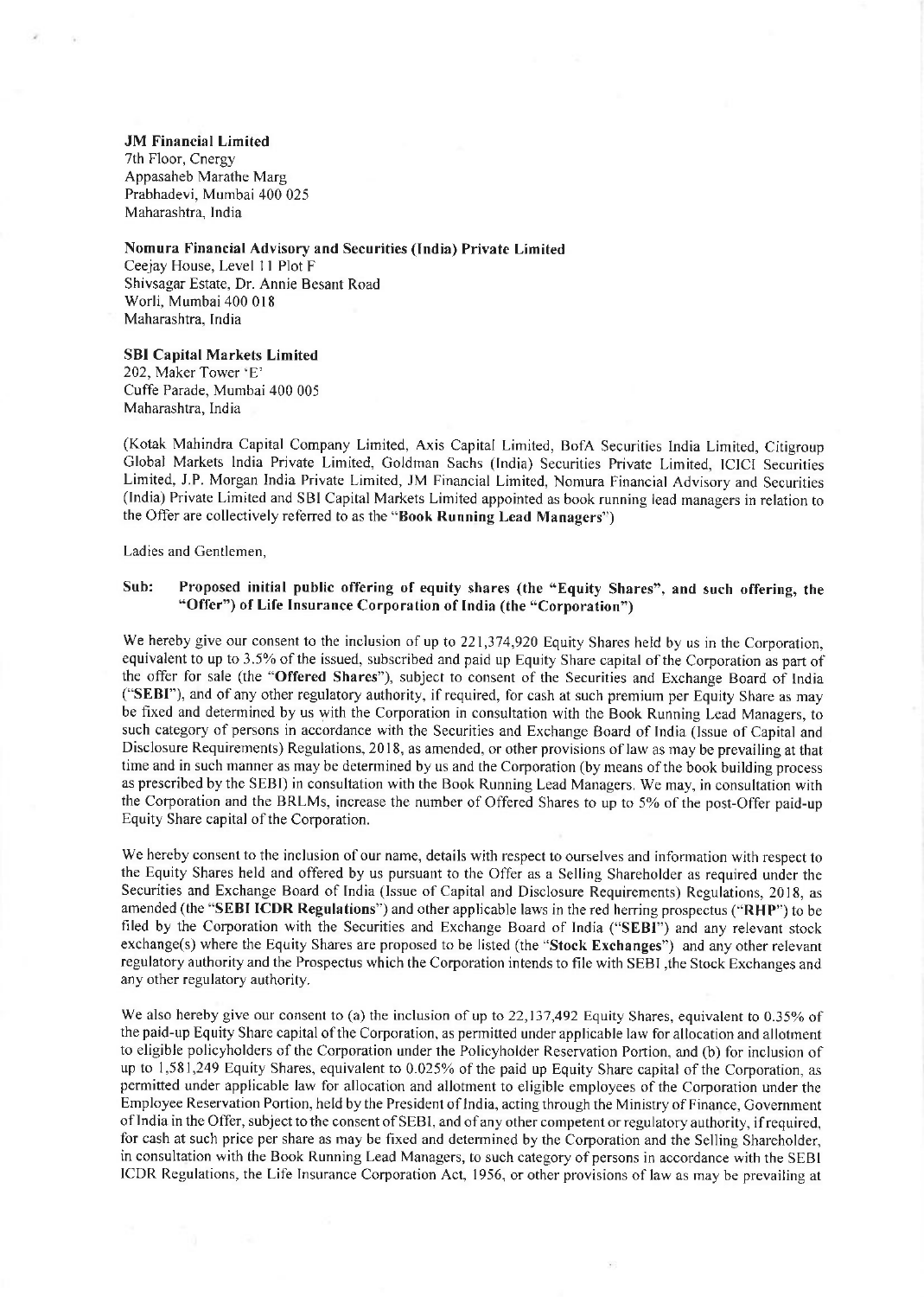that time and in such manner as may be determined by the board of directors of the Corporation (including by means of the book building process as prescribed by SEBI).

We have authorized Smt. Mandakini Balodhi, Director (lnsurance) and Shri Joy Saxena, Under Secretary (lnsurance-ll) to take all necessary actions on behalf of the President of lndia, acting through the Ministry of Finance, Government of lndia in relation to the Offer, including but not limited to execution and signing the DRHP, RHP, Prospectus, other Offer related agreements (including the 'Offer Agreement', 'Registrar Agreement', 'Share Escrow Agreement', 'Escrow and Sponsor Bank Agreement', 'Syndicate Agreement', 'Underwriting Agreement', Depository Agreements, and such other agreements required in connection with the Offer), undertakings and certificates, clarifications/response to be filed before any statutory or regulatory authorities and such other documents as may be required and to do all such acts, deeds, matters or things, required for the purpose of the Offer.

We confirm that we will immediately communicate any changes in writing in the above information to the Corporation and the book running lead managers (the "BRLMS") until the date when the Equity Shares sold pursuant to the Offer are listed and commence trading on the Stock Exchanges. In the absence of any such communication it may be assumed that there is no change to the above information until the Equity Shares sold pursuant to the Offer commence trading on the Stock Exchanges.

This consent letter may be relied upon by the Corporation, BRLMS and the legal advisors to each of the Corporation and the BRLMs in respect of the Offer. We also authorise the Corporation to deliver a copy of this letter of consent to the stock exchanges and any other regulatory authority as may be required.

The terms capitalized but not defined herein, shall have the meaning ascribed to them in the Offer Documents.

Yours faithfully,

Signed by For and on behalf of President of India scting through the Ministry of Finance, Government of lndia

**Authorised Signatory** 

Name:

Designation:

**TAR INDARIAL BALO** निर्देशक/Dire **del Wallett Akin Kd सरका/G Rites /New Dr** 

Cc:

Domestic Legal Counsel to the Book Running Lead Managers

Shardul Amarchand Mangaldas & Co. Amarchand Towers. 216 Okhla lndustrial Estate, Phase III. New Delhi I l0 020

24th Floor, Express Towers Nariman Point Mumbai 4000 021, Maharashtra, lndia

International Legal Counsel to the Book Running Lead Managers

Linklaters Singapore Pte. Ltd One George Street, # I 7-01 Singapore 049145

Domestic Legal Counsel to the Corporation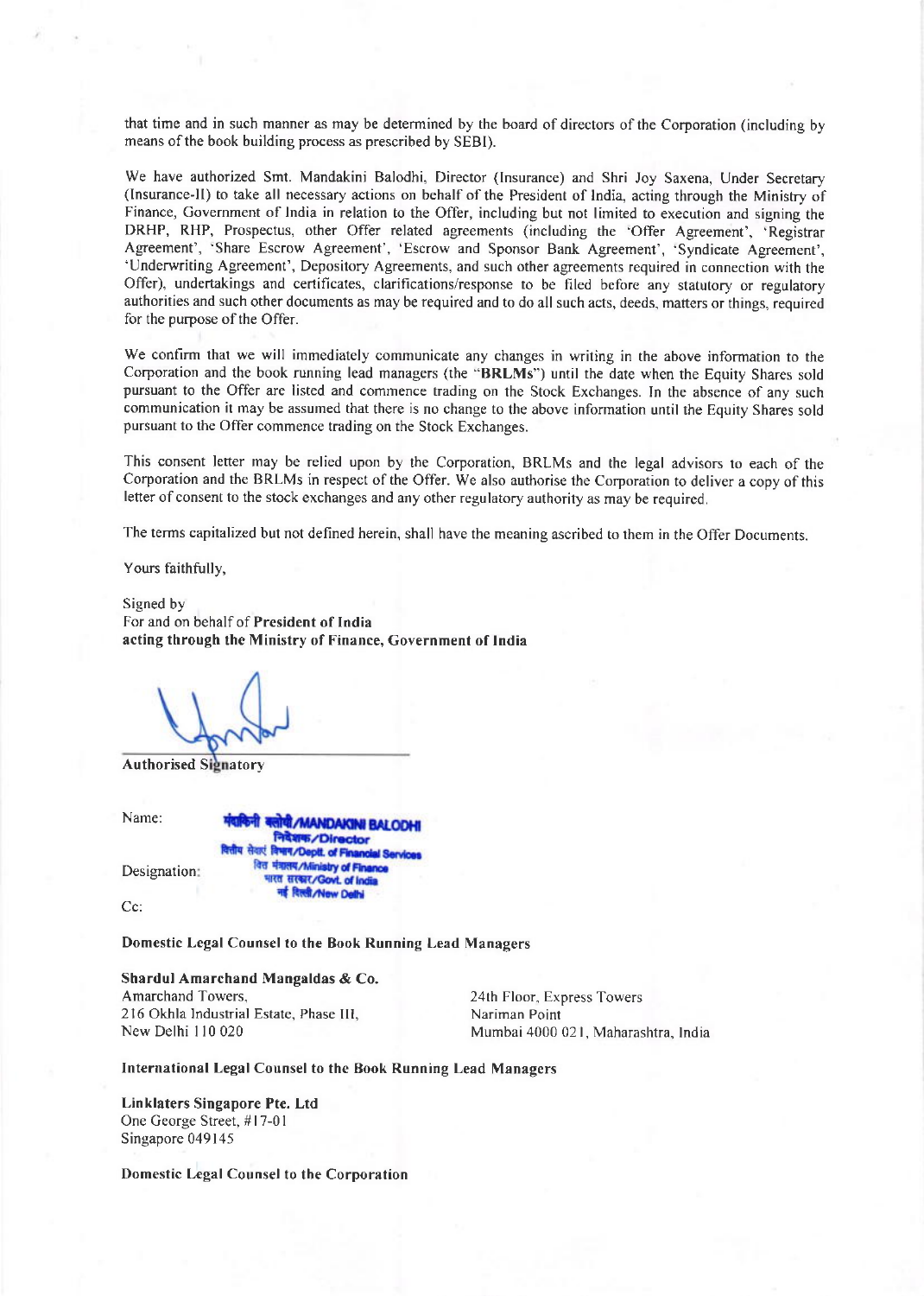$\sim$  0.

# **HOO JAB MIXAGHAM AND FARISH**

tetaenia este Was not represented of Francis Se **CONTACTIVITY OF PROVING**<br>The Mark Classical of Urban<br>The Mini-Classical Corp.